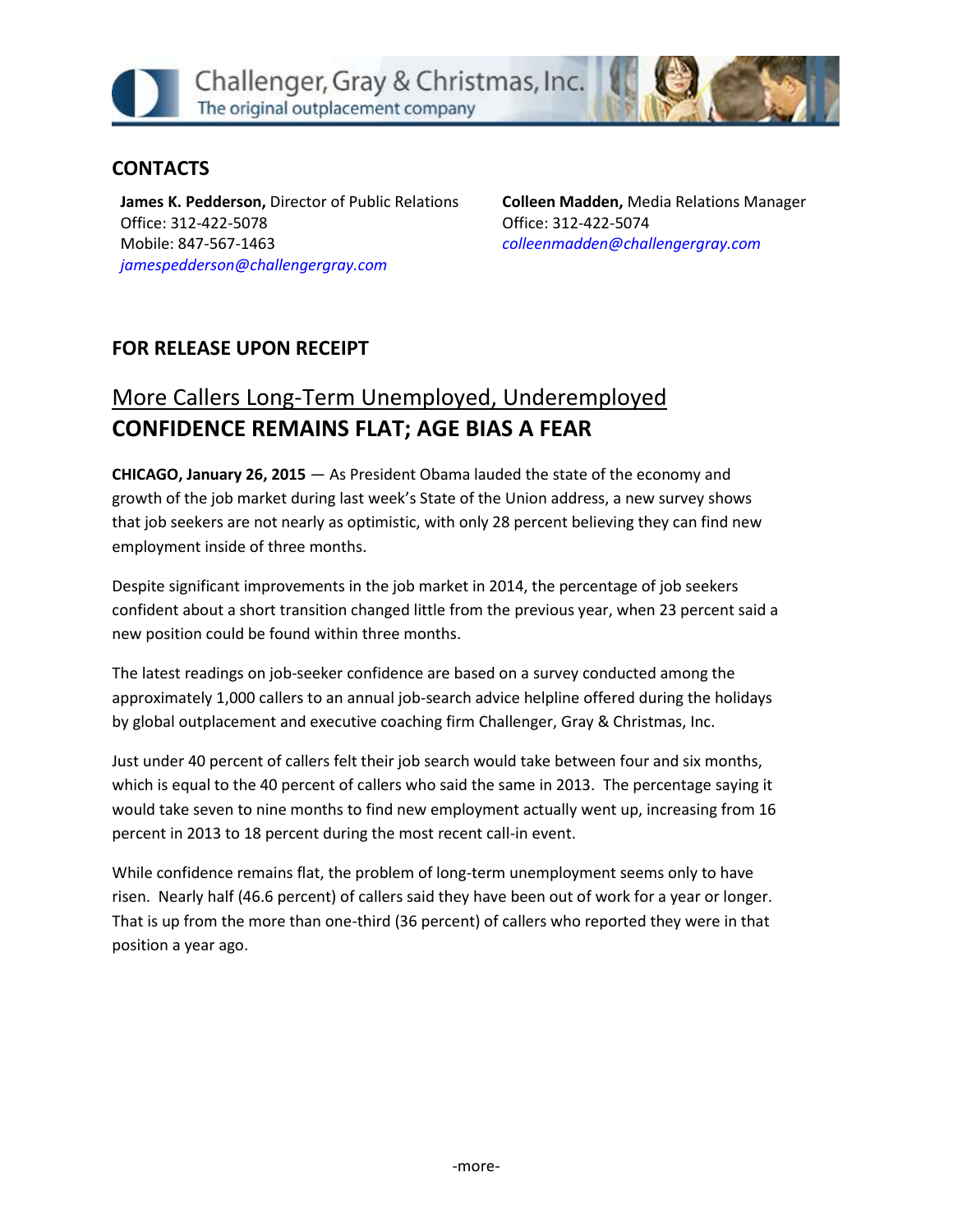Meanwhile, among the job seekers who are currently employed, more indicated that they had settled for their current positions and consider themselves under-employed. Two-thirds of job seekers said they were underemployed compared to 44 percent in 2013 and 39 percent who said so in 2012.

While job seeker optimism seemed little changed from a year earlier, the survey showed that fewer job seekers were outright pessimistic. Just under 6 percent of job seekers thought it would take a year or more to find a new gig. That was down from 11 percent in 2013 and 15 percent in 2012, suggesting that at least some job seekers believe see improvement in the problem of long-term unemployment.

Job seekers will undoubtedly be helped by the increasing number of job openings, which exceeded 5,000,000 at the end of November, according the latest Job Openings and Labor Turnover report from the Bureau of Labor Statistics. That was on top of the 5 million workers that were actually hired during the month.

More than half (54 percent) of the callers to Challenger's job-search advice helpline were jobless for more than six months. Of those, 32 percent were out of work for over a year and 14 percent were out of work for more than 2 years.

The uptick in long-term unemployed callers coincides with a year in which more callers expressed worries of age discrimination. Five percent of callers thought the most difficult part of the job search was that employers and hiring managers had biases against older workers.

While age discrimination is illegal, complaints filed with the EEOC have been on the rise since 15,785 were filed in 1997. In 2013, 21,396 complaints were filed, according to a report from AARP. In addition to EEOC data, anecdotal data suggests hiring authorities consider age as a factor.

"Our coaches often speak to job seekers who have been interviewed by recruiters who are half their age. In fact, one of the top frustrations conveyed to our counselors is that recruiters are so young. The more seasoned job seeker feels like that age difference puts him at a disadvantage," said John A. Challenger, CEO of global outplacement firm, Challenger, Gray & Christmas, Inc.

Age bias is definitely a concern in the job search, but there are steps job seekers can take to prepare and overcome any discrimination, according to Challenger.

"Every job seeker must be able to demonstrate that his or her skills and experience are fresh and relevant. This is even more important for older job seekers, in order to overcome the common misperception that they are unable or unwilling to learn new things. It is critical to keep skills up-to-date and relevant to the current job market, even if it means taking classes through a university or community college," said Challenger.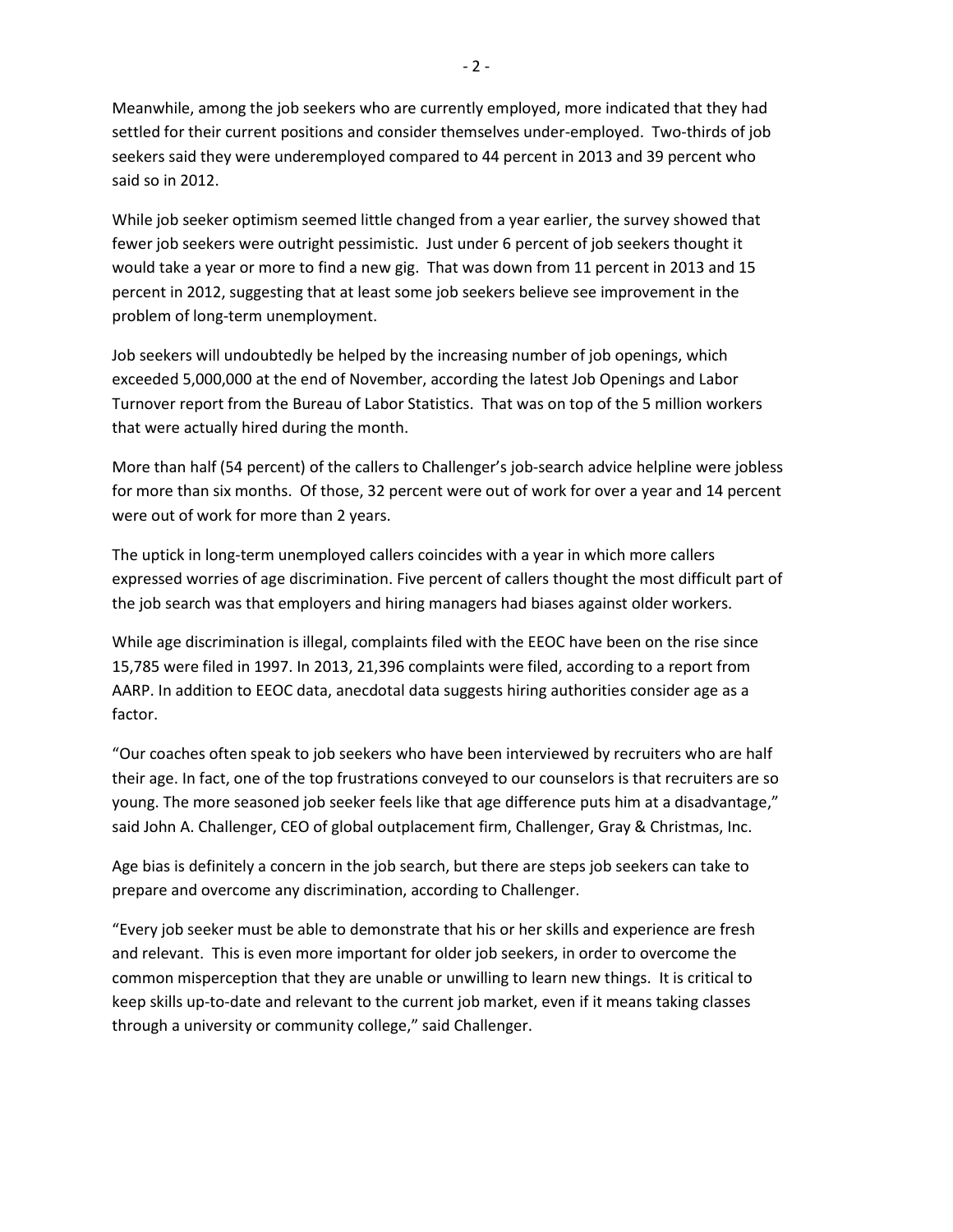"The good news is that workplace veterans typically have a well-established network from which to draw professional contacts. Networking is the best way job seekers hear about and land their next positions."

The hidden job market is the hardest to uncover, a frustration felt by many callers, nearly 30 percent of whom said the most difficult part of the job search is finding openings. In the same vein, another 26 percent said the biggest challenge is getting interviews.

"A big part of a successful job search is being in the right place, at the right time. To do this, you have to cast the widest net possible. Advertise your job loss to your network, which should include friends, family, former business associates, former college professors, fellow college alumni, etc. You basically need to broadcast to your entire universe of acquaintances that you are looking for a job," said Challenger.

# # #